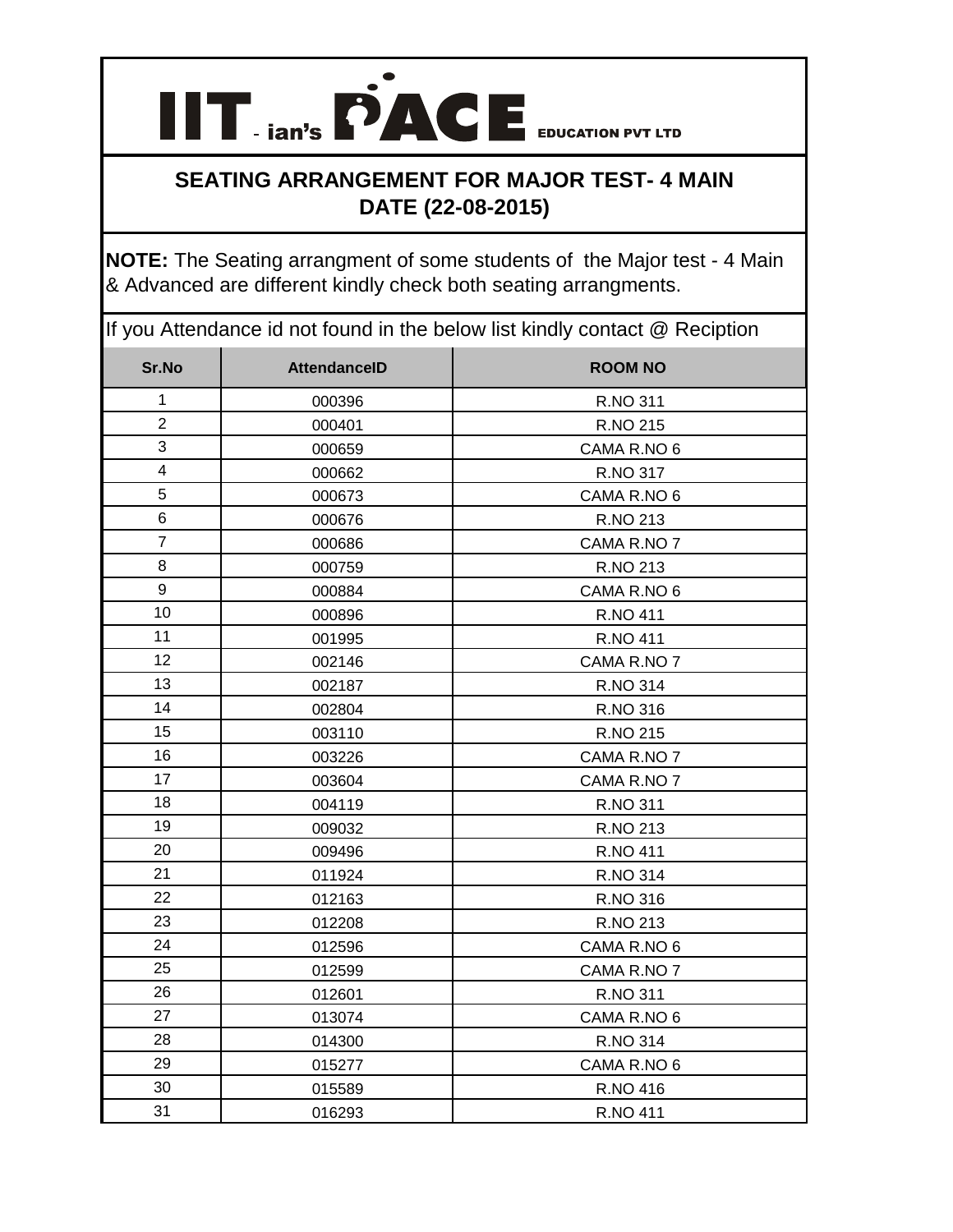| Sr.No | <b>AttendanceID</b> | <b>ROOM NO</b>  |
|-------|---------------------|-----------------|
| 32    | 016515              | R.NO 211        |
| 33    | 016522              | R.NO 311        |
| 34    | 016530              | CAMA R.NO 7     |
| 35    | 016536              | R.NO 416        |
| 36    | 016546              | R.NO 211        |
| 37    | 016547              | R.NO 416        |
| 38    | 016563              | ROOM NO 216     |
| 39    | 016564              | R.NO 211        |
| 40    | 016571              | R.NO 311        |
| 41    | 016600              | <b>R.NO 411</b> |
| 42    | 016610              | R.NO 314        |
| 43    | 016624              | R.NO 213        |
| 44    | 016627              | R.NO 314        |
| 45    | 016640              | R.NO 311        |
| 46    | 016643              | R.NO 317        |
| 47    | 016660              | R.NO 311        |
| 48    | 016667              | ROOM NO 216     |
| 49    | 016670              | R.NO 416        |
| 50    | 016674              | CAMA R.NO 6     |
| 51    | 016678              | R.NO 215        |
| 52    | 016691              | R.NO 411        |
| 53    | 016699              | <b>LIB</b>      |
| 54    | 016712              | R.NO 311        |
| 55    | 016718              | R.NO 416        |
| 56    | 016724              | R.NO 311        |
| 57    | 016725              | CAMA R.NO 6     |
| 58    | 016728              | R.NO 311        |
| 59    | 016742              | <b>LIB</b>      |
| 60    | 016745              | R.NO 316        |
| 61    | 016757              | R.NO 316        |
| 62    | 016758              | R.NO 316        |
| 63    | 016766              | R.NO 213        |
| 64    | 016780              | R.NO 215        |
| 65    | 016801              | R.NO 314        |
| 66    | 016821              | R.NO 215        |
| 67    | 016824              | R.NO 416        |
| 68    | 016826              | CAMA R.NO 7     |
| 69    | 016829              | R.NO 314        |
| 70    | 016835              | R.NO 416        |
| 71    | 016846              | R.NO 411        |
| 72    | 016849              | R.NO 314        |
| 73    | 016850              | R.NO 213        |
| 74    | 016874              | CAMA R.NO 6     |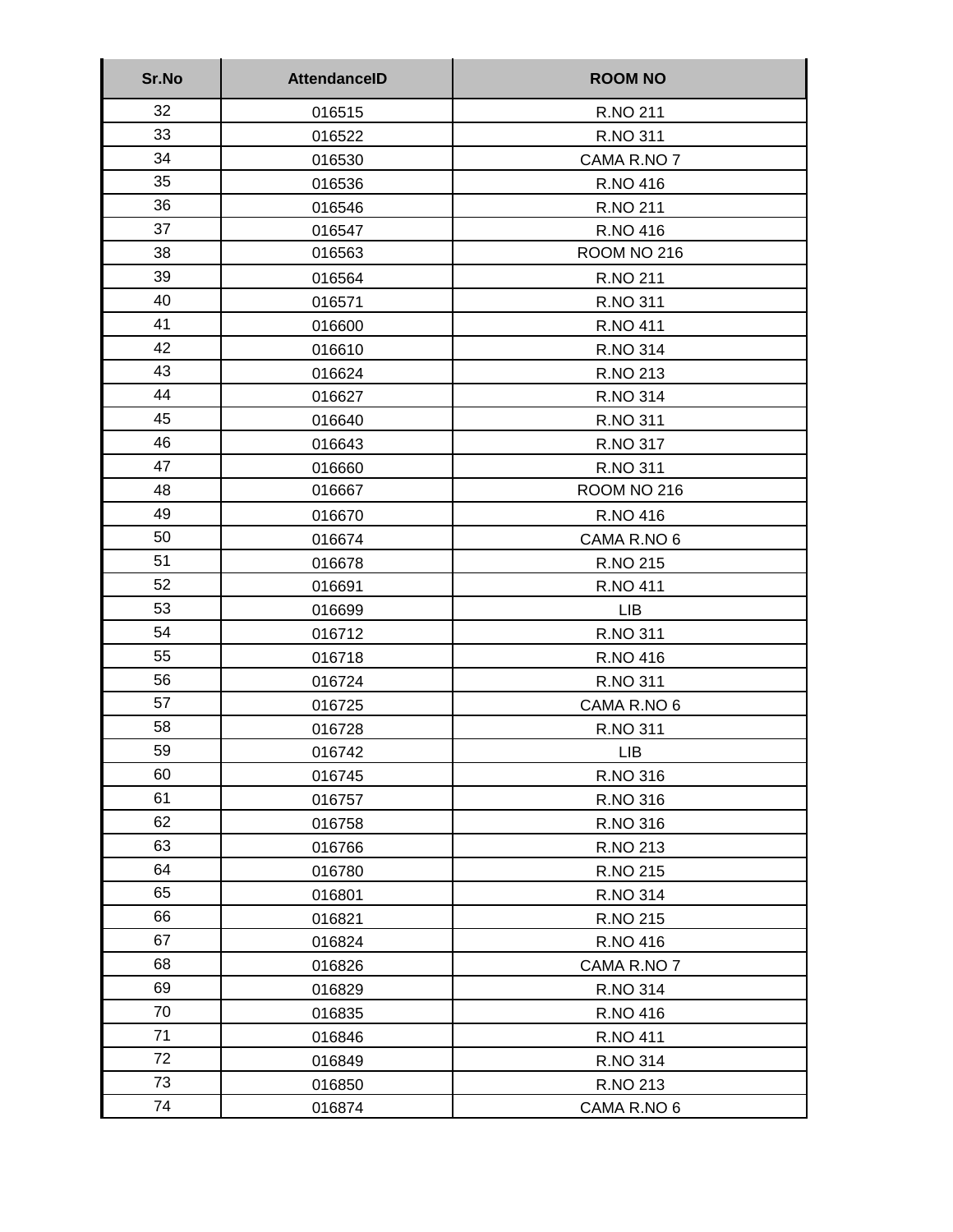| Sr.No | <b>AttendanceID</b> | <b>ROOM NO</b>  |
|-------|---------------------|-----------------|
| 75    | 016875              | R.NO 215        |
| 76    | 016889              | <b>LIB</b>      |
| 77    | 016897              | R.NO 411        |
| 78    | 016900              | R.NO 411        |
| 79    | 016907              | R.NO 213        |
| 80    | 016908              | CAMA R.NO 7     |
| 81    | 016911              | R.NO 416        |
| 82    | 016966              | R.NO 416        |
| 83    | 016987              | R.NO 215        |
| 84    | 017273              | R.NO 311        |
| 85    | 017353              | CAMA R.NO 6     |
| 86    | 017357              | R.NO 215        |
| 87    | 017358              | CAMA R.NO 6     |
| 88    | 017361              | R.NO 314        |
| 89    | 017362              | R.NO 213        |
| 90    | 017363              | R.NO 311        |
| 91    | 017398              | R.NO 311        |
| 92    | 017399              | R.NO 411        |
| 93    | 017459              | R.NO 316        |
| 94    | 017463              | <b>R.NO 411</b> |
| 95    | 017499              | R.NO 317        |
| 96    | 017522              | CAMA R.NO 6     |
| 97    | 017529              | <b>R.NO 411</b> |
| 98    | 017602              | R.NO 416        |
| 99    | 017616              | R.NO 416        |
| 100   | 017664              | R.NO 215        |
| 101   | 017686              | <b>R.NO 411</b> |
| 102   | 017706              | R.NO 316        |
| 103   | 017711              | R.NO 316        |
| 104   | 017738              | CAMA R.NO 6     |
| 105   | 017741              | CAMA R.NO 6     |
| 106   | 017767              | R.NO 314        |
| 107   | 017807              | R.NO 316        |
| 108   | 017862              | R.NO 215        |
| 109   | 017904              | R.NO 411        |
| 110   | 017942              | R.NO 213        |
| 111   | 017947              | R.NO 416        |
| 112   | 017948              | R.NO 316        |
| 113   | 017960              | <b>LIB</b>      |
| 114   | 017990              | ROOM NO 211     |
| 115   | 017995              | R.NO 311        |
| 116   | 018004              | R.NO 213        |
| 117   | 018015              | CAMA R.NO 7     |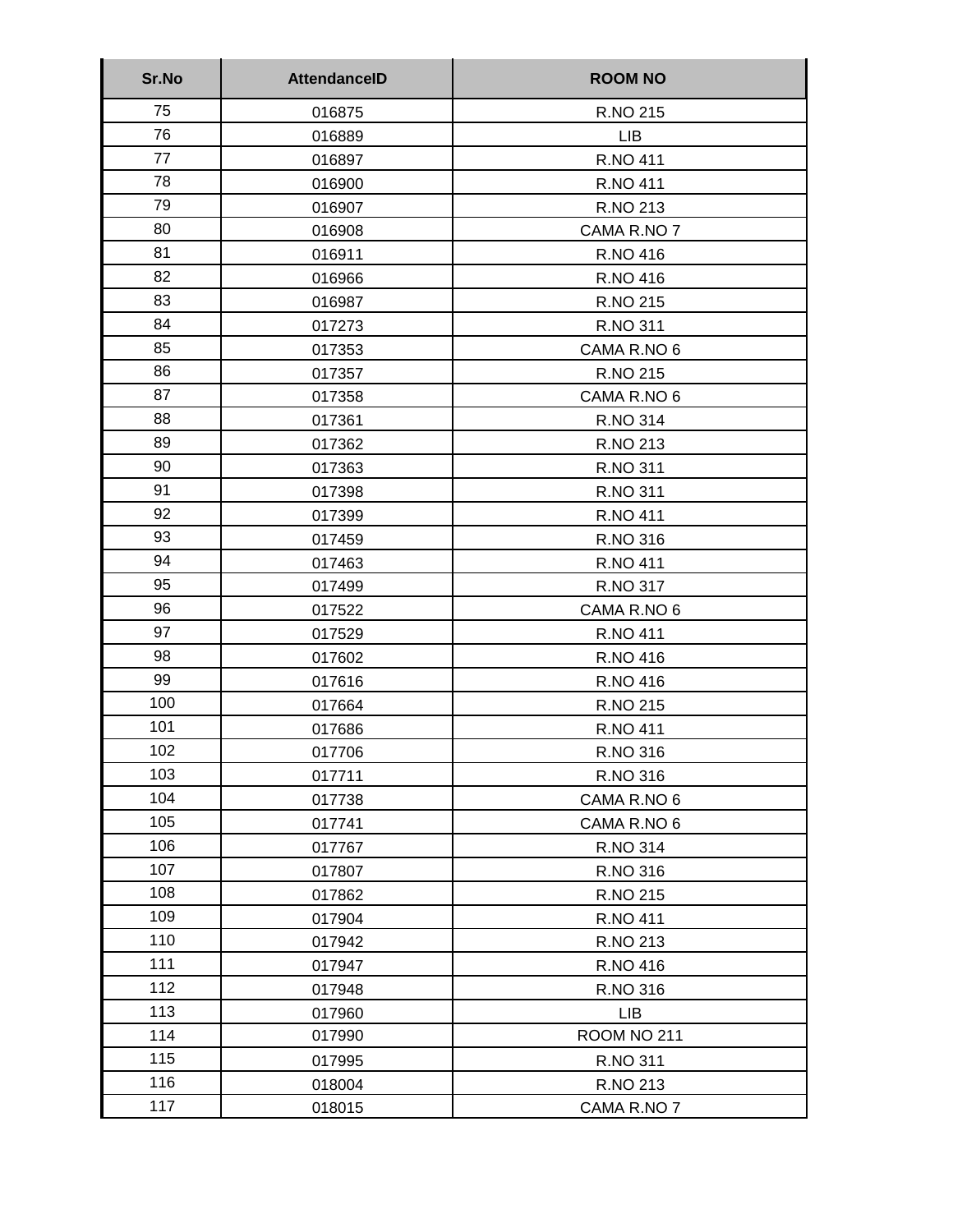| Sr.No | <b>AttendanceID</b> | <b>ROOM NO</b>  |
|-------|---------------------|-----------------|
| 118   | 018017              | R.NO 213        |
| 119   | 018025              | R.NO 311        |
| 120   | 018032              | CAMA R.NO 6     |
| 121   | 018034              | CAMA R.NO 6     |
| 122   | 018043              | R.NO 314        |
| 123   | 018044              | R.NO 316        |
| 124   | 018045              | ROOM NO 211     |
| 125   | 018056              | <b>LIB</b>      |
| 126   | 018060              | R.NO 213        |
| 127   | 018061              | R.NO 215        |
| 128   | 018073              | R.NO 416        |
| 129   | 018077              | CAMA R.NO 7     |
| 130   | 018080              | R.NO 213        |
| 131   | 018107              | <b>R.NO 411</b> |
| 132   | 018116              | R.NO 213        |
| 133   | 018118              | R.NO 215        |
| 134   | 018130              | ROOM NO 211     |
| 135   | 018132              | R.NO 311        |
| 136   | 018136              | R.NO 314        |
| 137   | 018148              | R.NO 316        |
| 138   | 018153              | ROOM NO 216     |
| 139   | 018156              | R.NO 213        |
| 140   | 018161              | R.NO 416        |
| 141   | 018176              | ROOM NO 211     |
| 142   | 018178              | R.NO 314        |
| 143   | 018189              | R.NO 316        |
| 144   | 018193              | <b>R.NO 411</b> |
| 145   | 018195              | CAMA R.NO 7     |
| 146   | 018200              | R.NO 411        |
| 147   | 018208              | R.NO 311        |
| 148   | 018210              | R.NO 416        |
| 149   | 018213              | CAMA R.NO 7     |
| 150   | 018222              | R.NO 213        |
| 151   | 018233              | R.NO 316        |
| 152   | 018249              | R.NO 213        |
| 153   | 018255              | R.NO 314        |
| 154   | 018263              | R.NO 213        |
| 155   | 018272              | CAMA R.NO 7     |
| 156   | 018275              | R.NO 314        |
| 157   | 018288              | R.NO 416        |
| 158   | 018305              | <b>LIB</b>      |
| 159   | 018310              | R.NO 213        |
| 160   | 018315              | R.NO 314        |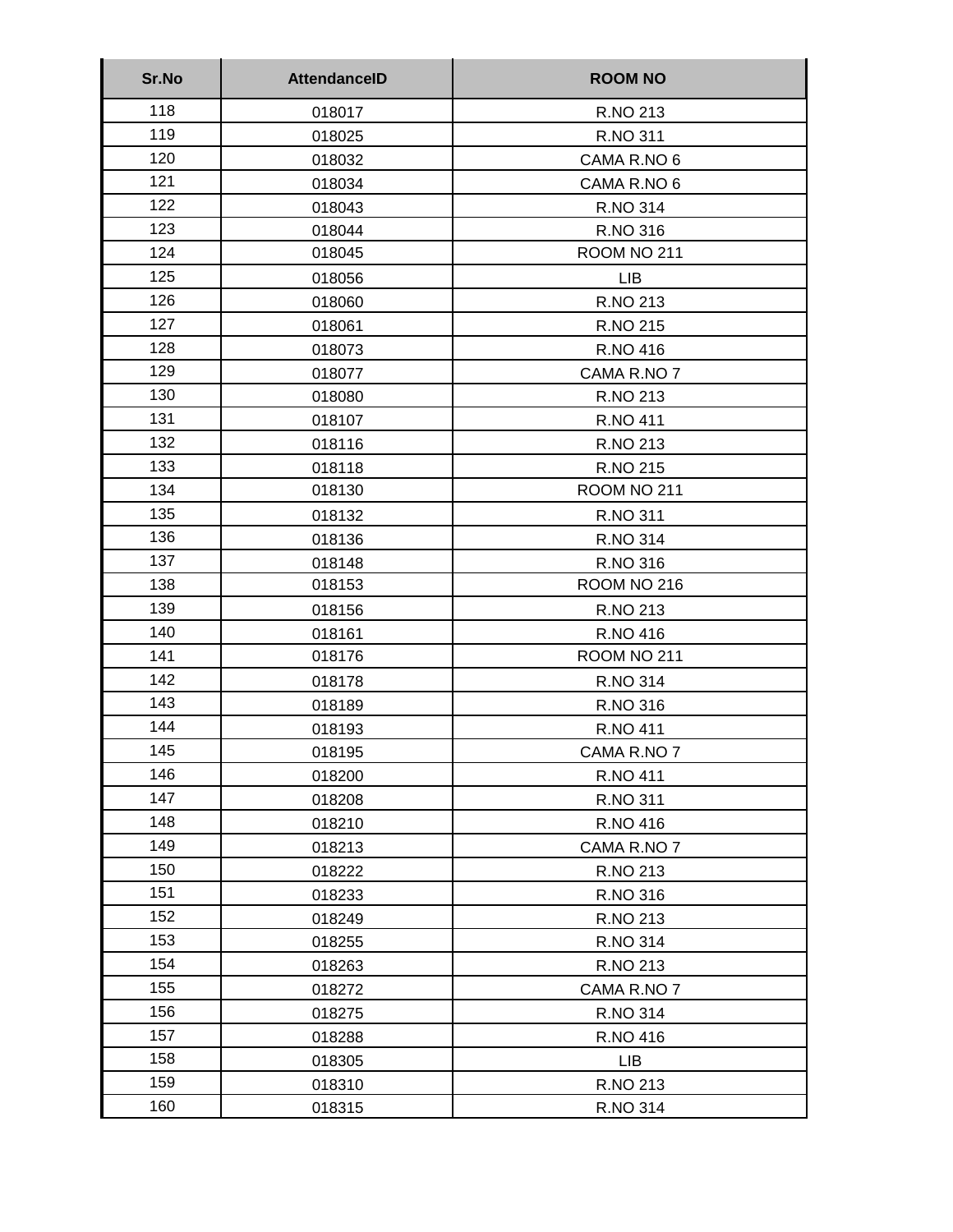| Sr.No | <b>AttendanceID</b> | <b>ROOM NO</b>  |
|-------|---------------------|-----------------|
| 161   | 018318              | R.NO 215        |
| 162   | 018319              | CAMA R.NO 7     |
| 163   | 018321              | <b>R.NO 411</b> |
| 164   | 018328              | CAMA R.NO 6     |
| 165   | 018336              | R.NO 215        |
| 166   | 018341              | R.NO 316        |
| 167   | 018346              | <b>R.NO 411</b> |
| 168   | 018351              | <b>LIB</b>      |
| 169   | 018355              | R.NO 416        |
| 170   | 018358              | R.NO 311        |
| 171   | 018362              | R.NO 411        |
| 172   | 018363              | R.NO 316        |
| 173   | 018365              | <b>R.NO 411</b> |
| 174   | 018371              | R.NO 213        |
| 175   | 018372              | R.NO 215        |
| 176   | 018374              | CAMA R.NO 7     |
| 177   | 018377              | CAMA R.NO 6     |
| 178   | 018394              | ROOM NO 216     |
| 179   | 018397              | ROOM NO 211     |
| 180   | 018412              | R.NO 316        |
| 181   | 018425              | R.NO 316        |
| 182   | 018432              | R.NO 317        |
| 183   | 018435              | R.NO 213        |
| 184   | 018437              | ROOM NO 211     |
| 185   | 018441              | R.NO 215        |
| 186   | 018442              | CAMA R.NO 6     |
| 187   | 018443              | R.NO 213        |
| 188   | 018449              | R.NO 213        |
| 189   | 018453              | R.NO 316        |
| 190   | 018456              | CAMA R.NO 6     |
| 191   | 018483              | R.NO 314        |
| 192   | 018496              | R.NO 317        |
| 193   | 018512              | CAMA R.NO 7     |
| 194   | 018515              | R.NO 215        |
| 195   | 018518              | CAMA R.NO 6     |
| 196   | 018520              | CAMA R.NO 6     |
| 197   | 018532              | R.NO 215        |
| 198   | 018533              | R.NO 416        |
| 199   | 018543              | R.NO 215        |
| 200   | 018547              | R.NO 311        |
| 201   | 018555              | R.NO 317        |
| 202   | 018560              | R.NO 416        |
| 203   | 018561              | CAMA R.NO 7     |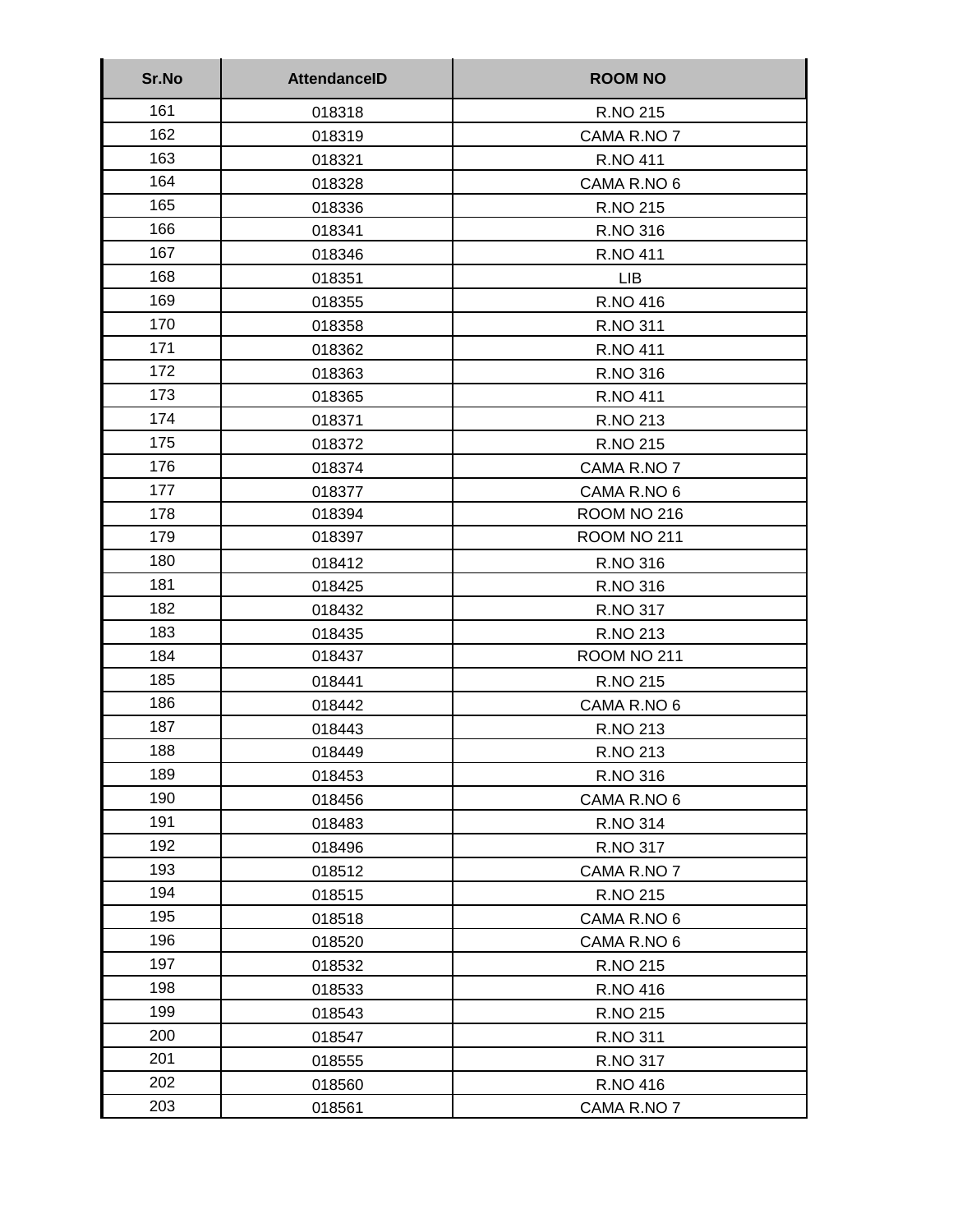| Sr.No | <b>AttendanceID</b> | <b>ROOM NO</b> |
|-------|---------------------|----------------|
| 204   | 018565              | R.NO 316       |
| 205   | 018570              | R.NO 316       |
| 206   | 018572              | CAMA R.NO 7    |
| 207   | 018582              | ROOM NO 216    |
| 208   | 018585              | R.NO 213       |
| 209   | 018586              | R.NO 416       |
| 210   | 018599              | R.NO 316       |
| 211   | 018600              | CAMA R.NO 6    |
| 212   | 018601              | R.NO 215       |
| 213   | 018610              | R.NO 314       |
| 214   | 018611              | R.NO 213       |
| 215   | 018613              | CAMA R.NO 6    |
| 216   | 018631              | ROOM NO 216    |
| 217   | 018638              | R.NO 416       |
| 218   | 018644              | R.NO 314       |
| 219   | 018648              | R.NO 316       |
| 220   | 018659              | ROOM NO 216    |
| 221   | 018660              | ROOM NO 211    |
| 222   | 018661              | ROOM NO 211    |
| 223   | 018665              | R.NO 213       |
| 224   | 018667              | R.NO 215       |
| 225   | 018682              | R.NO 211       |
| 226   | 018686              | R.NO 416       |
| 227   | 018690              | <b>LIB</b>     |
| 228   | 018694              | CAMA R.NO 6    |
| 229   | 018702              | R.NO 213       |
| 230   | 018706              | ROOM NO 216    |
| 231   | 018711              | I IB           |
| 232   | 018716              | R.NO 316       |
| 233   | 018722              | CAMA R.NO 7    |
| 234   | 018725              | R.NO 316       |
| 235   | 018726              | R.NO 416       |
| 236   | 018728              | R.NO 311       |
| 237   | 018729              | CAMA R.NO 6    |
| 238   | 018731              | R.NO 213       |
| 239   | 018732              | CAMA R.NO 7    |
| 240   | 018734              | R.NO 317       |
| 241   | 018735              | R.NO 213       |
| 242   | 018736              | R.NO 316       |
| 243   | 018739              | R.NO 215       |
| 244   | 018747              | R.NO 213       |
| 245   | 018753              | R.NO 316       |
| 246   | 018756              | R.NO 213       |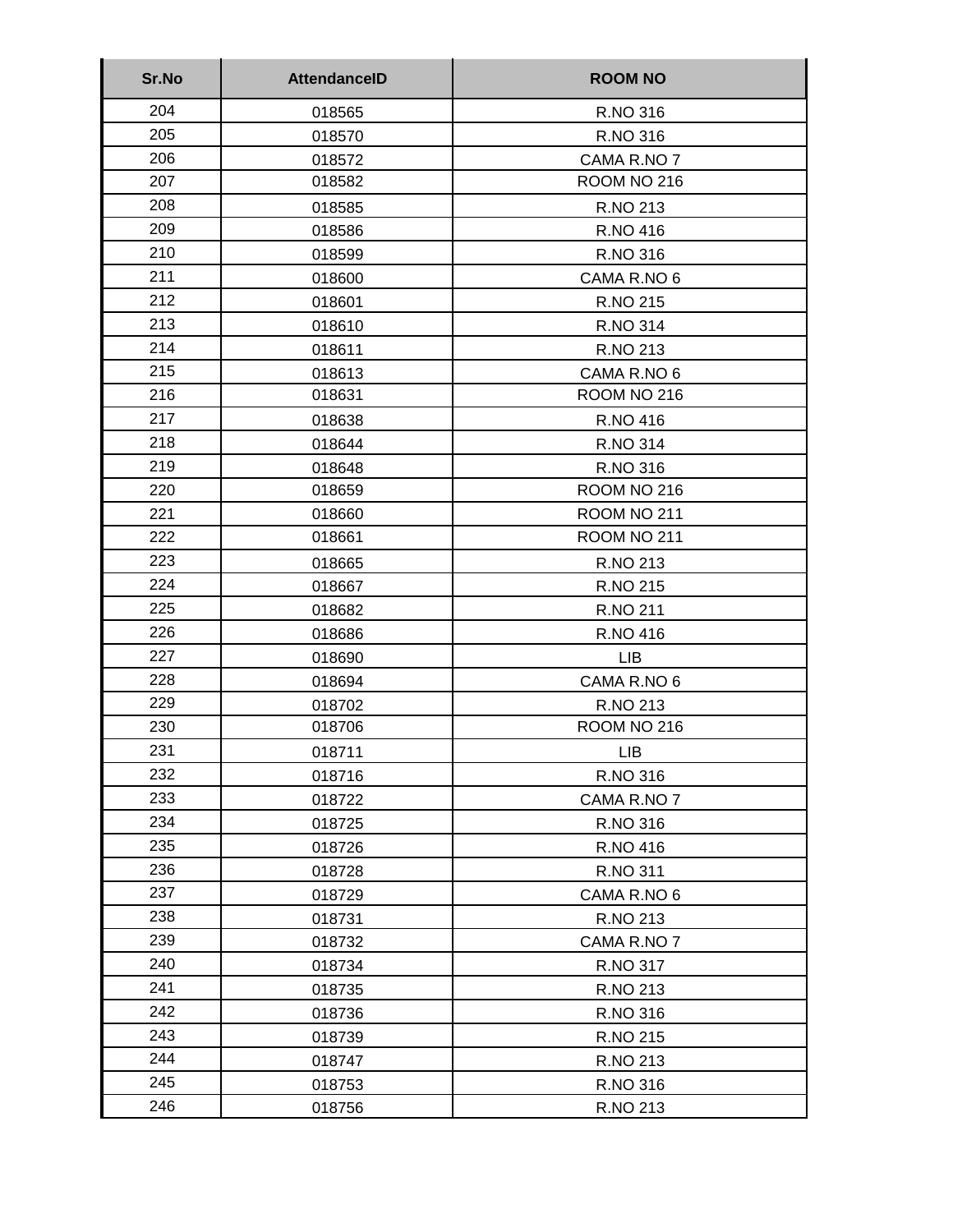| Sr.No      | <b>AttendanceID</b> | <b>ROOM NO</b>                |
|------------|---------------------|-------------------------------|
| 247        | 018757              | R.NO 311                      |
| 248        | 018773              | <b>LIB</b>                    |
| 249        | 018776              | R.NO 314                      |
| 250        | 018780              | R.NO 314                      |
| 251        |                     |                               |
|            | 018781              | CAMA R.NO 6                   |
| 252        | 018785              | R.NO 416                      |
| 253        | 018804              | R.NO 215                      |
| 254        | 018811              | <b>R.NO 314</b>               |
| 255        | 018834              | R.NO 215                      |
| 256        | 018835              | <b>R.NO 314</b>               |
| 257        | 018836              | R.NO 215                      |
| 258        | 018889              | R.NO 411                      |
| 259        | 018913              | CAMA R.NO 7                   |
| 260        | 018919              | R.NO 215                      |
| 261        |                     |                               |
|            | 018927              | R.NO 213                      |
| 262        | 018931              | R.NO 311                      |
| 263        | 018935              | <b>LIB</b>                    |
| 264        | 018938              | ROOM NO 216                   |
| 265        | 018994              | R.NO 411                      |
| 266        | 018997              | CAMA R.NO 7                   |
| 267        | 019001              | R.NO 311                      |
| 268        | 019007              | ROOM NO 211                   |
| 269        | 019009              | <b>R.NO 314</b>               |
| 270        | 019025              | R.NO 317                      |
| 271        | 019027              | <b>LIB</b>                    |
| 272        | 019028              | CAMA R.NO 6<br>R.NO 213       |
| 273<br>274 | 019031<br>019048    | R.NO 213                      |
| 275        | 019050              | ROOM NO 211                   |
| 276        | 019051              | R.NO 411                      |
| 277        | 019085              | <b>LIB</b>                    |
| 278        | 019102              | R.NO 416                      |
| 279        | 019105              | R.NO 311                      |
| 280        | 019118              | CAMA R.NO 6                   |
| 281        | 019119              | R.NO 215                      |
| 282<br>283 | 019127<br>019139    | <b>LIB</b><br><b>R.NO 411</b> |
| 284        | 019164              | R.NO 317                      |
| 285        | 019172              | CAMA R.NO 6                   |
| 286        | 019176              | R.NO 416                      |
| 287        | 019182              | CAMA R.NO 7                   |
| 288        | 019203              | CAMA R.NO 7                   |
| 289        | 019204              | <b>LIB</b>                    |
| 290        | 019228              | ROOM NO 211                   |
| 291        | 019261              | R.NO 416                      |
| 292<br>293 | 019314<br>019318    | R.NO 311<br>R.NO 416          |
| 294        | 019319              | R.NO 314                      |
| 295        | 019320              | R.NO 213                      |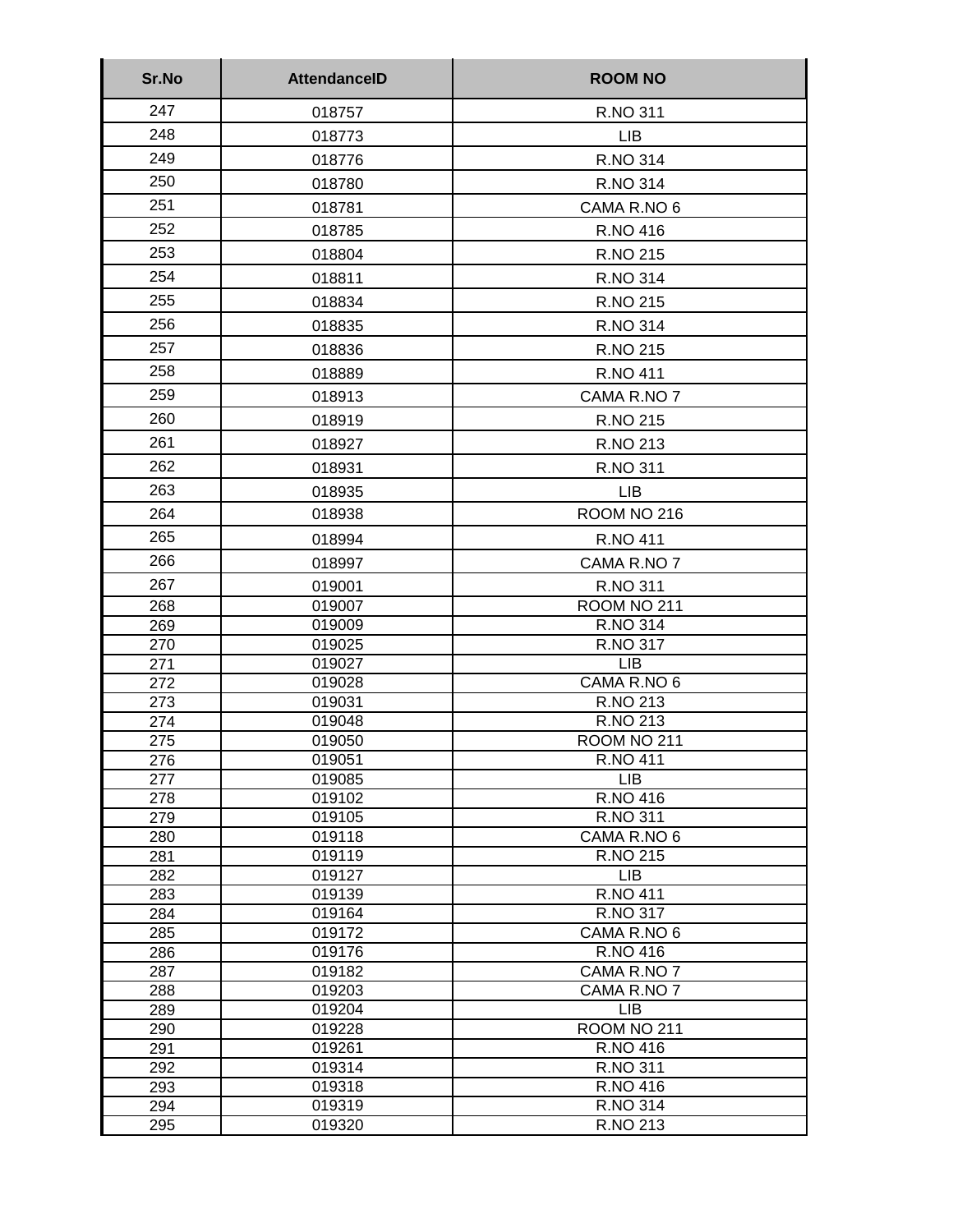| Sr.No | <b>AttendancelD</b> | <b>ROOM NO</b>  |
|-------|---------------------|-----------------|
| 296   | 019322              | R.NO 314        |
| 297   | 019325              | R.NO 416        |
| 298   | 019330              | R.NO 416        |
| 299   | 019366              | CAMA R.NO 6     |
| 300   | 019399              | R.NO 316        |
| 301   | 019438              | ROOM NO 216     |
| 302   | 019494              | <b>R.NO 314</b> |
| 303   | 019544              | ROOM NO 216     |
| 304   | 019556              | CAMA R.NO 7     |
| 305   | 019579              | CAMA R.NO 7     |
| 306   | 019591              | R.NO 317        |
| 307   | 019643              | CAMA R.NO 6     |
| 308   | 019662              | ROOM NO 216     |
| 309   | 019674              | R.NO 213        |
| 310   | 019679              | ROOM NO 216     |
| 311   | 019736              | R.NO 311        |
| 312   | 019746              | R.NO 215        |
| 313   | 019760              | R.NO 311        |
| 314   | 019776              | R.NO 316        |
| 315   | 019792              | <b>LIB</b>      |
| 316   | 019801              | R.NO 213        |
| 317   | 019808              | <b>LIB</b>      |
| 318   | 019809              | R.NO 317        |
| 319   | 019813              | R.NO 416        |
| 320   | 019835              | R.NO 317        |
| 321   | 019919              | R.NO 416        |
| 322   | 019924              | ROOM NO 211     |
| 323   | 019933              | R.NO 316        |
| 324   | 019941              | R.NO 311        |
| 325   | 019943              | R.NO 416        |
| 326   | 019975              | R.NO 416        |
| 327   | 019990              | CAMA R.NO 7     |
| 328   | 020047              | CAMA R.NO 7     |
| 329   | 020063              | R.NO 317        |
| 330   | 020064              | R.NO 314        |
| 331   | 020067              | ROOM NO 216     |
| 332   | 020083              | <b>R.NO 411</b> |
| 333   | 020092              | CAMA R.NO 6     |
| 334   | 020098              | R.NO 213        |
| 335   | 020107              | CAMA R.NO 7     |
| 336   | 020112              | ROOM NO 211     |
| 337   | 020115              | R.NO 215        |
| 338   | 020132              | CAMA R.NO 7     |
| 339   | 020133              | R.NO 411        |
| 340   | 020135              | R.NO 316        |
| 341   | 020140              | ROOM NO 211     |
| 342   | 020141              | R.NO 314        |
| 343   | 020142              | R.NO 317        |
| 344   | 020151              | R.NO 416        |
| 345   | 020204              | R.NO 416        |
| 346   | 020223              | R.NO 314        |
| 347   | 020225              | R.NO 311        |
| 348   | 020231              | R.NO 213        |
| 349   | 020251              | R.NO 416        |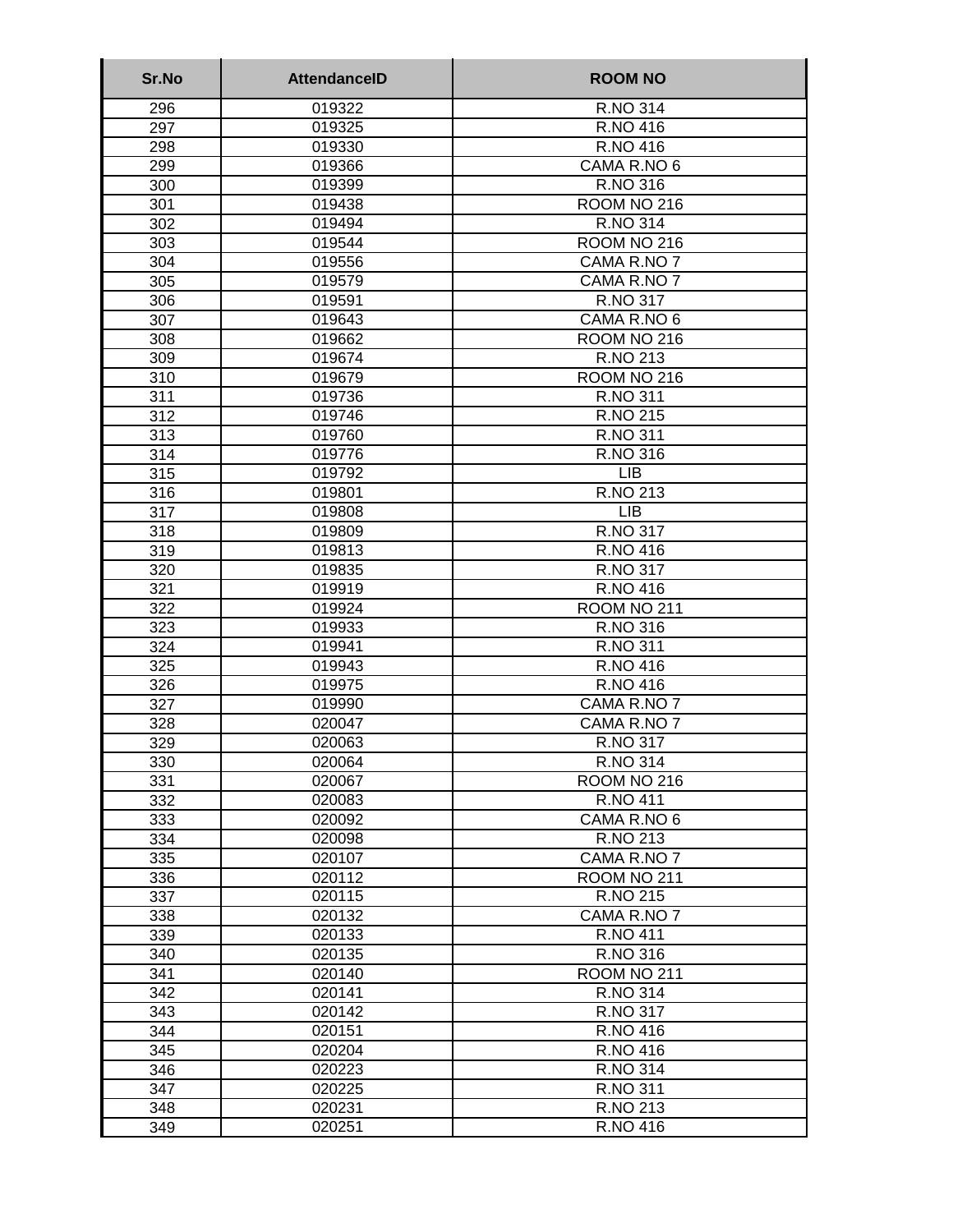| Sr.No            | <b>AttendanceID</b> | <b>ROOM NO</b>             |
|------------------|---------------------|----------------------------|
| 350              | 020252              | R.NO 311                   |
| 351              | 020273              | R.NO 311                   |
| 352              | 020278              | <b>R.NO 411</b>            |
| 353              | 020279              | CAMA R.NO 6                |
| 354              | 020282              | ROOM NO 211                |
| 355              | 020302              | R.NO 314                   |
| 356              | 020341              | R.NO 314                   |
| 357              | 020359              | CAMA R.NO 7                |
| 358              | 020367              | CAMA R.NO 6                |
| 359              | 020385              | ROOM NO 211                |
| 360              | 020407              | R.NO 316                   |
| 361              | 020410              | CAMA R.NO 7                |
| 362              | 020419              | R.NO 317                   |
| 363              | 020452              | R.NO 314                   |
| 364              | 020459              | R.NO 215                   |
| 365              | 020460              | R.NO 311                   |
| 366              | 020527              | ROOM NO 216                |
| 367              | 020529              | <b>R.NO 213</b>            |
| 368              | 020568              | R.NO 416                   |
| 369              | 020611              | <b>LIB</b>                 |
| 370              | 020623              | <b>R.NO 411</b>            |
| 371              | 020653              | R.NO 215                   |
| $\overline{372}$ | 020693              | R.NO 316                   |
| 373              | 020782              | <b>R.NO 314</b>            |
| 374              | 020843              | ROOM NO 216                |
| 375              | 020867              | R.NO 311                   |
| 376              | 020870              | R.NO 416                   |
| 377              | 020883              | R.NO 416                   |
| 378              | 020885              | ROOM NO 216                |
| 379              | 020889              | R.NO 316                   |
| 380              | 020893              | CAMA R.NO 6                |
| 381              | 020913              | ROOM NO 216                |
| 382              | 020916              | ROOM NO 216                |
| 383              | 020922              | R.NO 311                   |
| 384              | 020927              | ROOM NO 216                |
| 385              | 020930              | <b>LIB</b>                 |
| 386              | 020937              | R.NO 311                   |
| 387<br>388       | 020940              | CAMA R.NO 6                |
| 389              | 020944<br>020949    | ROOM NO 211<br>ROOM NO 211 |
| 390              | 020961              | CAMA R.NO 7                |
| 391              | 020962              | R.NO 316                   |
| 392              | 020981              | R.NO 311                   |
| 393              | 020988              | <b>R.NO 411</b>            |
| 394              | 021001              | R.NO 316                   |
| 395              | 021004              | CAMA R.NO 6                |
| 396              | 021007              | R.NO 317                   |
| 397              | 021010              | R.NO 316                   |
| 398              | 021013              | R.NO 215                   |
| 399              | 021019              | R.NO 416                   |
| 400              | 021026              | ROOM NO 216                |
| 401              | 021032              | R.NO 311                   |
| 402              | 021034              | R.NO 215                   |
| 403              | 021050              | R.NO 411                   |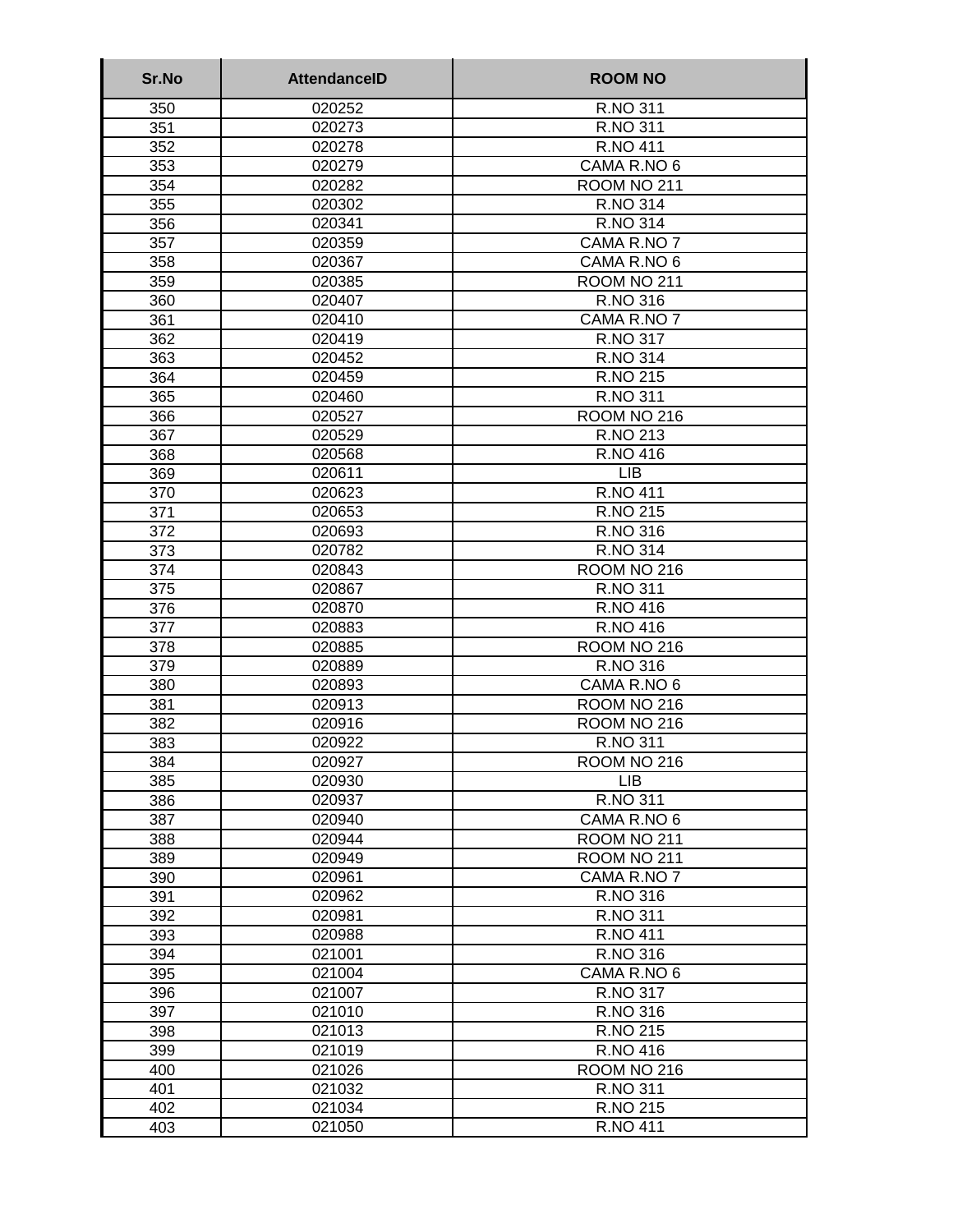| Sr.No      | <b>AttendanceID</b> | <b>ROOM NO</b>       |
|------------|---------------------|----------------------|
| 404        | 021054              | CAMA R.NO 7          |
| 405        | 021055              | ROOM NO 216          |
| 406        | 021059              | CAMA R.NO 7          |
| 407        | 021061              | R.NO 311             |
| 408        | 021064              | ROOM NO 211          |
| 409        | 021065              | <b>R.NO 416</b>      |
| 410        | 021066              | R.NO 311             |
| 411        | 021087              | R.NO 416             |
| 412        | 021108              | R.NO 213             |
| 413        | 021125              | ROOM NO 211          |
| 414        | 021136              | R.NO 416             |
| 415        | 021146              | ROOM NO 211          |
| 416        | 021155              | ROOM NO 216          |
| 417        | 021168              | CAMA R.NO 6          |
| 418        | 021177              | CAMA R.NO 6          |
| 419        | 021183              | ROOM NO 211          |
| 420        | 021188              | ROOM NO 211          |
| 421        | 021262              | R.NO 316             |
| 422        | 021267              | R.NO 311             |
| 423        | 021269              | R.NO 416             |
| 424        | 021271              | R.NO 311             |
| 425        | 021277              | <b>R.NO 314</b>      |
| 426        | 021278              | <b>R.NO 411</b>      |
| 427        | 021287              | R.NO 314             |
| 428        | 021298              | R.NO 213             |
| 429        | 021306              | ROOM NO 216          |
| 430        | 021307              | <b>R.NO 317</b>      |
| 431        | 021309              | CAMA R.NO 6          |
| 432        | 021339              | <b>ROOM NO 216</b>   |
| 433        | 021347<br>021351    | R.NO 213             |
| 434        |                     | R.NO 311             |
| 435        | 021361<br>021363    | R.NO 213<br>R.NO 317 |
| 436<br>437 | 021381              | <b>LIB</b>           |
| 438        | 021404              | ROOM NO 211          |
| 439        | 021426              | <b>R.NO 314</b>      |
| 440        | 021472              | <b>R.NO 411</b>      |
| 441        | 021490              | <b>LIB</b>           |
| 442        | 021497              | R.NO 311             |
| 443        | 021519              | CAMA R.NO 6          |
| 444        | 021541              | <b>LIB</b>           |
| 445        | 021542              | R.NO 213             |
| 446        | 021543              | R.NO 311             |
| 447        | 021547              | CAMA R.NO 6          |
| 448        | 021550              | ROOM NO 216          |
| 449        | 021551              | R.NO 316             |
| 450        | 021555              | CAMA R.NO 6          |
| 451        | 021559              | R.NO 316             |
| 452        | 021576              | R.NO 411             |
| 453        | 021589              | ROOM NO 211          |
| 454        | 021592              | R.NO 317             |
| 455        | 021633              | CAMA R.NO 6          |
| 456        | 021642              | ROOM NO 211          |
| 457        | 021656              | ROOM NO 211          |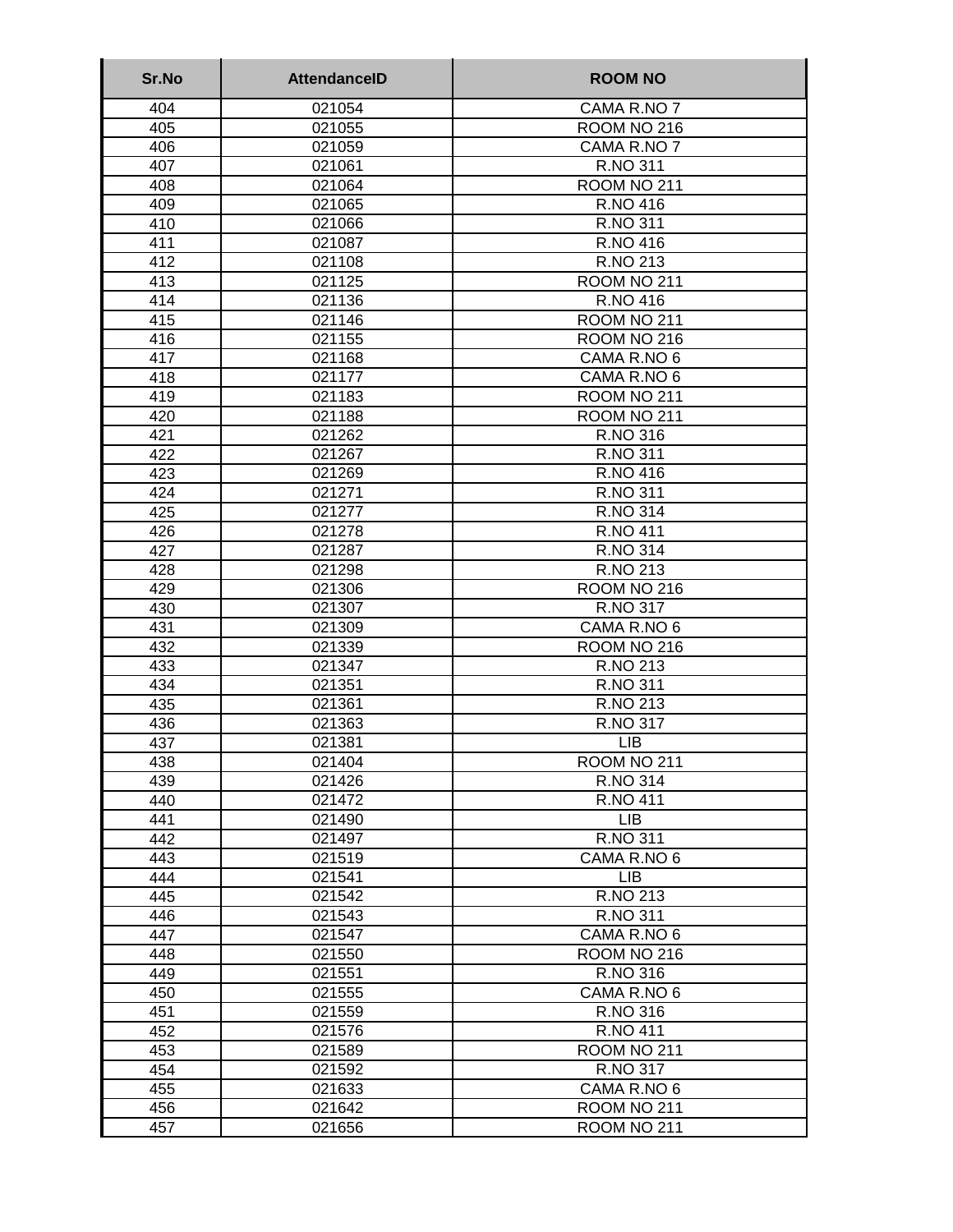| Sr.No      | <b>AttendanceID</b> | <b>ROOM NO</b>          |
|------------|---------------------|-------------------------|
| 458        | 021667              | R.NO 317                |
| 459        | 021670              | R.NO 416                |
| 460        | 021680              | R.NO 314                |
| 461        | 021701              | R.NO 213                |
| 462        | 021725              | <b>LIB</b>              |
| 463        | 021754              | CAMA R.NO 6             |
| 464        | 021760              | <b>R.NO 416</b>         |
| 465        | 021771              | <b>R.NO 314</b>         |
| 466        | 021773              | <b>LIB</b>              |
| 467        | 021777              | CAMA R.NO 6             |
| 468        | 021832              | <b>R.NO 411</b>         |
| 469        | 021864              | CAMA R.NO 7             |
| 470        | 021879              | CAMA R.NO 7             |
| 471        | 021881              | <b>LIB</b>              |
| 472        | 021906              | R.NO 316                |
| 473        | 021911              | ROOM NO 211             |
| 474        | 021912              | R.NO 215                |
| 475        | 021915              | R.NO 314                |
| 476        | 021920              | R.NO 316                |
| 477        | 021933              | R.NO 314                |
| 478        | 021943              | R.NO 411                |
| 479        | 022003              | CAMA R.NO 7             |
| 480        | 022007              | R.NO 215                |
| 481        | 022013              | R.NO 215                |
| 482<br>483 | 022026              | R.NO 215<br>ROOM NO 211 |
| 484        | 022039<br>022041    | R.NO 314                |
| 485        | 022049              | R.NO 311                |
| 486        | 022057              | <b>LIB</b>              |
| 487        | 022089              | R.NO 215                |
| 488        | 022114              | CAMA R.NO 7             |
| 489        | 022118              | CAMA R.NO 7             |
| 490        | 022121              | CAMA R.NO 7             |
| 491        | 022151              | R.NO 317                |
| 492        | 022165              | ROOM NO 211             |
| 493        | 022167              | ROOM NO 211             |
| 494        | 022275              | ROOM NO 216             |
| 495        | 022326              | ROOM NO 216             |
| 496        | 022358              | R.NO 314                |
| 497        | 022370              | ROOM NO 211             |
| 498        | 022383              | R.NO 311                |
| 499        | 022400              | R.NO 411                |
| 500        | 022401              | <b>R.NO 411</b>         |
| 501        | 022408              | R.NO 317                |
| 502        | 022409              | R.NO 416                |
| 503        | 022425              | CAMA R.NO 7             |
| 504        | 022465              | <b>R.NO 411</b>         |
| 505        | 022493              | R.NO 215                |
| 506        | 022531              | R.NO 411                |
| 507        | 022548              | ROOM NO 211             |
| 508        | 022555              | R.NO 316                |
| 509        | 022582              | CAMA R.NO 6             |
| 510        | 022585              | R.NO 314                |
| 511        | 022587              | R.NO 311                |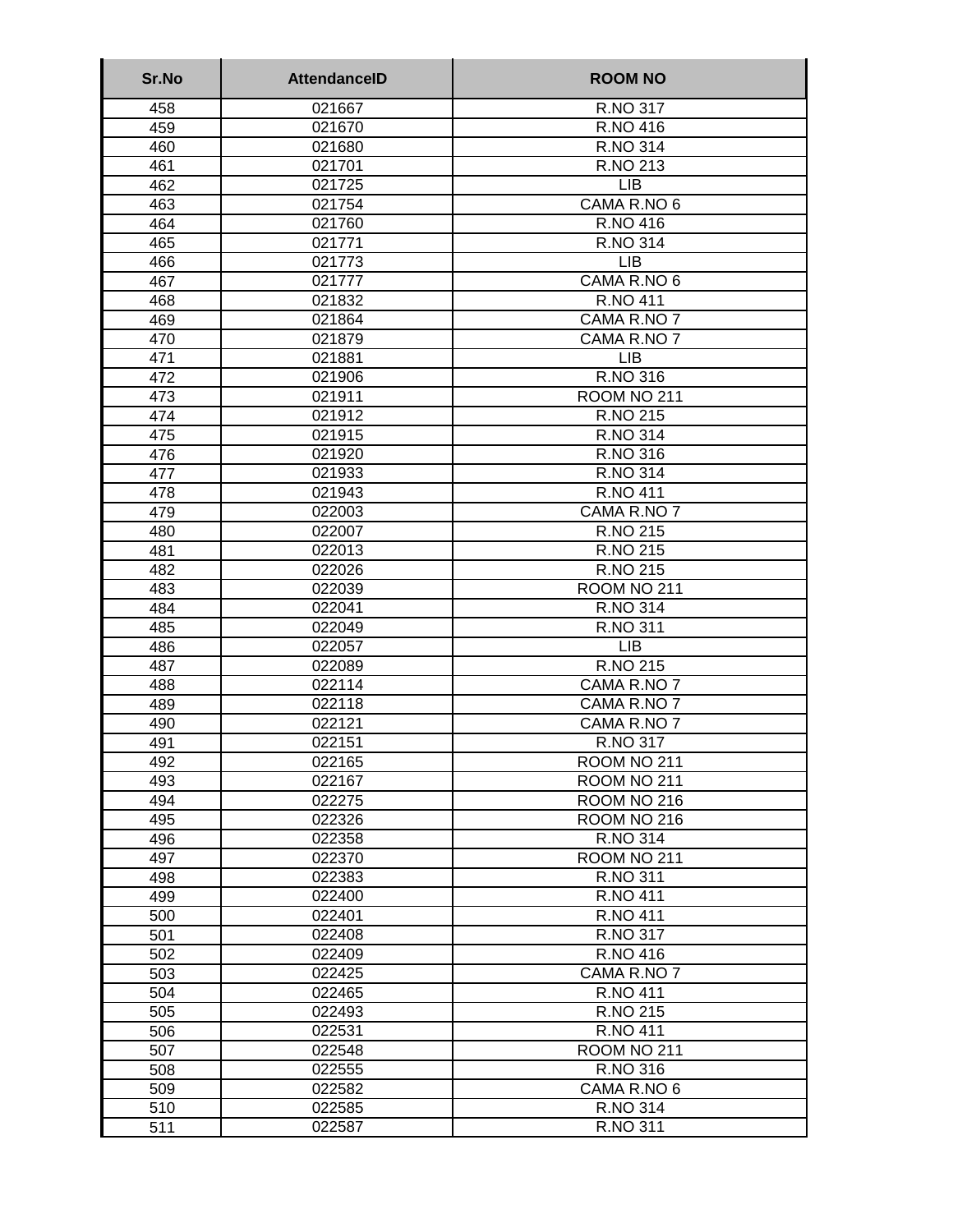| Sr.No      | <b>AttendanceID</b> | <b>ROOM NO</b>         |
|------------|---------------------|------------------------|
| 512        | 022588              | R.NO 411               |
| 513        | 022591              | ROOM NO 216            |
| 514        | 022592              | R.NO 317               |
| 515        | 022614              | ROOM NO 211            |
| 516        | 022615              | <b>R.NO 411</b>        |
| 517        | 022625              | ROOM NO 211            |
| 518        | 022626              | ROOM NO 211            |
| 519        | 022629              | CAMA R.NO 6            |
| 520        | 022635              | R.NO 215               |
| 521        | 022637              | <b>R.NO 314</b>        |
| 522        | 022642              | R.NO 316               |
| 523        | 022670              | R.NO 213               |
| 524        | 022705              | R.NO 316               |
| 525        | 022713              | ROOM NO 216            |
| 526        | 022764              | R.NO 311               |
| 527        | 022767              | R.NO 411               |
| 528        | 022778              | R.NO 314               |
| 529        | 022786              | R.NO 311               |
| 530        | 022788              | R.NO 416               |
| 531        | 022790              | <b>LIB</b>             |
| 532        | 022795              | R.NO 416               |
| 533        | 022811              | ROOM NO 211            |
| 534        | 022822              | ROOM NO 216            |
| 535        | 022825              | CAMA R.NO 6            |
| 536        | 022826              | R.NO 311               |
| 537        | 022874              | ROOM NO 211            |
| 538        | 022908              | R.NO 316               |
| 539        | 022910              | ROOM NO 216            |
| 540        | 022945              | ROOM NO 216            |
| 541        | 022957              | CAMA R.NO 7            |
| 542        | 022994              | R.NO 213               |
| 543        | 023023              | R.NO 215               |
| 544        | 023067              | R.NO 213               |
| 545        | 023096              | ROOM NO 216            |
| 546        | 023221              | <b>LIB</b><br>R.NO 316 |
| 547        | 023248              | <b>R.NO 411</b>        |
| 548<br>549 | 023287<br>023305    | CAMA R.NO 7            |
| 550        | 023308              | ROOM NO 216            |
| 551        | 023309              | <b>LIB</b>             |
| 552        | 023358              | R.NO 314               |
| 553        | 023361              | R.NO 316               |
| 554        | 023362              | CAMA R.NO 6            |
| 555        | 023373              | ROOM NO 211            |
| 556        | 023380              | R.NO 213               |
| 557        | 023398              | CAMA R.NO 7            |
| 558        | 023399              | R.NO 215               |
| 559        | 023404              | ROOM NO 216            |
| 560        | 023438              | R.NO 411               |
| 561        | 023472              | <b>LIB</b>             |
| 562        | 023479              | R.NO 411               |
| 563        | 023490              | R.NO 314               |
| 564        | 023493              | CAMA R.NO 6            |
| 565        | 023504              | R.NO 213               |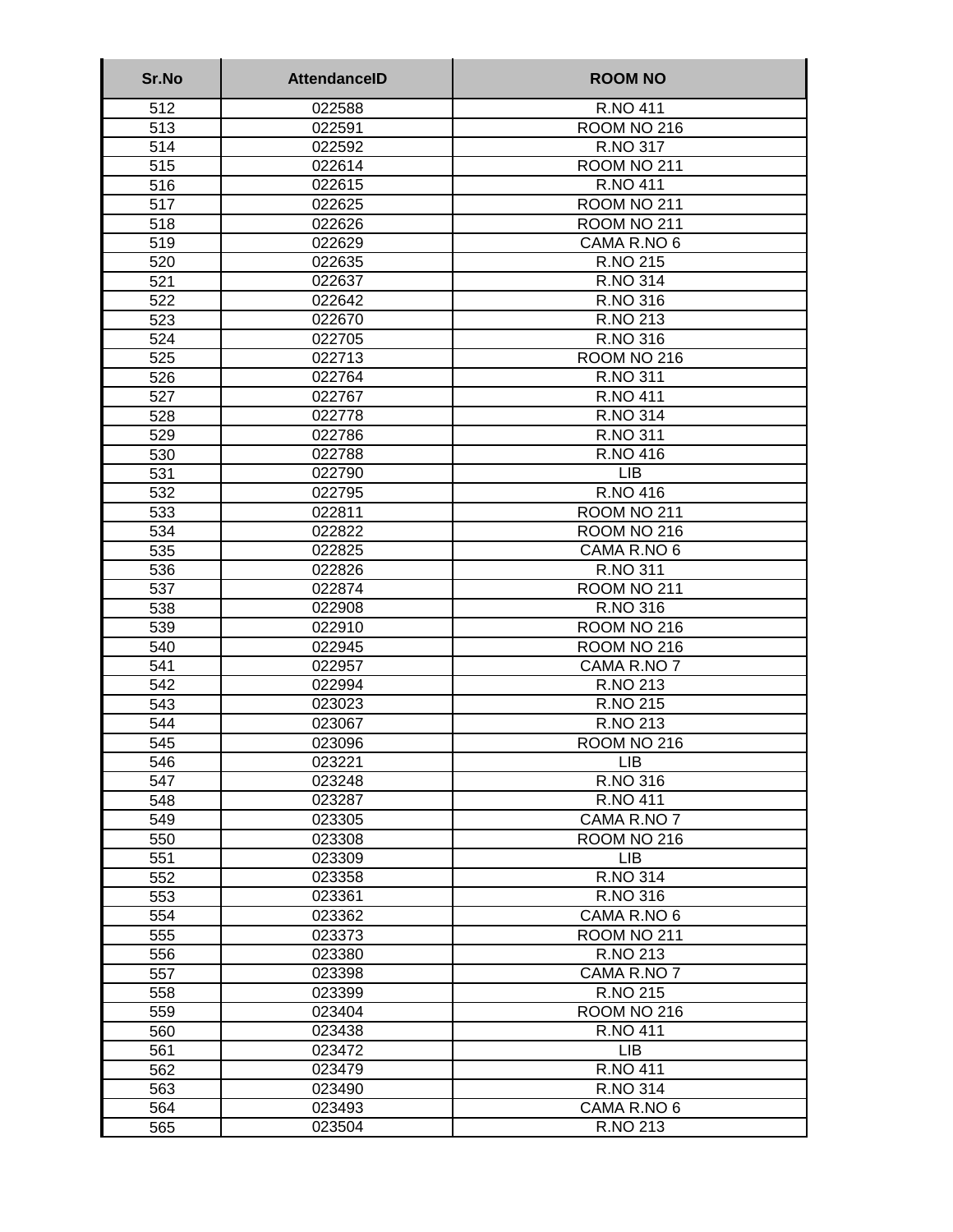| 566<br>023508<br>R.NO 411<br>567<br>023509<br><b>R.NO 411</b><br>CAMA R.NO 7<br>023536<br>568<br>R.NO 316<br>023542<br>569<br>CAMA R.NO 7<br>570<br>023566<br><b>R.NO 416</b><br>571<br>023567<br>572<br>023570<br>CAMA R.NO 6<br>573<br>023590<br>CAMA R.NO 6<br>023592<br>R.NO 317<br>574<br><b>R.NO 411</b><br>575<br>023593<br>R.NO 416<br>576<br>023599<br>577<br>R.NO 213<br>023600<br>578<br><b>R.NO 411</b><br>023603<br>579<br><b>R.NO 411</b><br>023607<br>R.NO 316<br>580<br>023615<br><b>LIB</b><br>581<br>023619<br>CAMA R.NO 7<br>582<br>023622<br><b>LIB</b><br>583<br>023630<br>584<br>ROOM NO 216<br>023634<br>CAMA R.NO 7<br>585<br>023640<br>586<br>CAMA R.NO 6<br>023665<br>587<br>R.NO 311<br>023668<br>588<br>023671<br>ROOM NO 211<br>589<br>ROOM NO 216<br>023680<br>590<br>ROOM NO 211<br>023707 | Sr.No | <b>AttendanceID</b> | <b>ROOM NO</b> |
|---------------------------------------------------------------------------------------------------------------------------------------------------------------------------------------------------------------------------------------------------------------------------------------------------------------------------------------------------------------------------------------------------------------------------------------------------------------------------------------------------------------------------------------------------------------------------------------------------------------------------------------------------------------------------------------------------------------------------------------------------------------------------------------------------------------------------|-------|---------------------|----------------|
|                                                                                                                                                                                                                                                                                                                                                                                                                                                                                                                                                                                                                                                                                                                                                                                                                           |       |                     |                |
|                                                                                                                                                                                                                                                                                                                                                                                                                                                                                                                                                                                                                                                                                                                                                                                                                           |       |                     |                |
|                                                                                                                                                                                                                                                                                                                                                                                                                                                                                                                                                                                                                                                                                                                                                                                                                           |       |                     |                |
|                                                                                                                                                                                                                                                                                                                                                                                                                                                                                                                                                                                                                                                                                                                                                                                                                           |       |                     |                |
|                                                                                                                                                                                                                                                                                                                                                                                                                                                                                                                                                                                                                                                                                                                                                                                                                           |       |                     |                |
|                                                                                                                                                                                                                                                                                                                                                                                                                                                                                                                                                                                                                                                                                                                                                                                                                           |       |                     |                |
|                                                                                                                                                                                                                                                                                                                                                                                                                                                                                                                                                                                                                                                                                                                                                                                                                           |       |                     |                |
|                                                                                                                                                                                                                                                                                                                                                                                                                                                                                                                                                                                                                                                                                                                                                                                                                           |       |                     |                |
|                                                                                                                                                                                                                                                                                                                                                                                                                                                                                                                                                                                                                                                                                                                                                                                                                           |       |                     |                |
|                                                                                                                                                                                                                                                                                                                                                                                                                                                                                                                                                                                                                                                                                                                                                                                                                           |       |                     |                |
|                                                                                                                                                                                                                                                                                                                                                                                                                                                                                                                                                                                                                                                                                                                                                                                                                           |       |                     |                |
|                                                                                                                                                                                                                                                                                                                                                                                                                                                                                                                                                                                                                                                                                                                                                                                                                           |       |                     |                |
|                                                                                                                                                                                                                                                                                                                                                                                                                                                                                                                                                                                                                                                                                                                                                                                                                           |       |                     |                |
|                                                                                                                                                                                                                                                                                                                                                                                                                                                                                                                                                                                                                                                                                                                                                                                                                           |       |                     |                |
|                                                                                                                                                                                                                                                                                                                                                                                                                                                                                                                                                                                                                                                                                                                                                                                                                           |       |                     |                |
|                                                                                                                                                                                                                                                                                                                                                                                                                                                                                                                                                                                                                                                                                                                                                                                                                           |       |                     |                |
|                                                                                                                                                                                                                                                                                                                                                                                                                                                                                                                                                                                                                                                                                                                                                                                                                           |       |                     |                |
|                                                                                                                                                                                                                                                                                                                                                                                                                                                                                                                                                                                                                                                                                                                                                                                                                           |       |                     |                |
|                                                                                                                                                                                                                                                                                                                                                                                                                                                                                                                                                                                                                                                                                                                                                                                                                           |       |                     |                |
|                                                                                                                                                                                                                                                                                                                                                                                                                                                                                                                                                                                                                                                                                                                                                                                                                           |       |                     |                |
|                                                                                                                                                                                                                                                                                                                                                                                                                                                                                                                                                                                                                                                                                                                                                                                                                           |       |                     |                |
|                                                                                                                                                                                                                                                                                                                                                                                                                                                                                                                                                                                                                                                                                                                                                                                                                           |       |                     |                |
|                                                                                                                                                                                                                                                                                                                                                                                                                                                                                                                                                                                                                                                                                                                                                                                                                           |       |                     |                |
|                                                                                                                                                                                                                                                                                                                                                                                                                                                                                                                                                                                                                                                                                                                                                                                                                           |       |                     |                |
|                                                                                                                                                                                                                                                                                                                                                                                                                                                                                                                                                                                                                                                                                                                                                                                                                           |       |                     |                |
| 591<br>023712<br>ROOM NO 216                                                                                                                                                                                                                                                                                                                                                                                                                                                                                                                                                                                                                                                                                                                                                                                              |       |                     |                |
| 592<br>023725<br>ROOM NO 216                                                                                                                                                                                                                                                                                                                                                                                                                                                                                                                                                                                                                                                                                                                                                                                              |       |                     |                |
| R.NO 213<br>593<br>023829                                                                                                                                                                                                                                                                                                                                                                                                                                                                                                                                                                                                                                                                                                                                                                                                 |       |                     |                |
| R.NO 314<br>594<br>023877                                                                                                                                                                                                                                                                                                                                                                                                                                                                                                                                                                                                                                                                                                                                                                                                 |       |                     |                |
| 595<br>ROOM NO 216<br>023975                                                                                                                                                                                                                                                                                                                                                                                                                                                                                                                                                                                                                                                                                                                                                                                              |       |                     |                |
| <b>R.NO 314</b><br>596<br>023993                                                                                                                                                                                                                                                                                                                                                                                                                                                                                                                                                                                                                                                                                                                                                                                          |       |                     |                |
| 597<br>023994<br>CAMA R.NO 7<br>024041                                                                                                                                                                                                                                                                                                                                                                                                                                                                                                                                                                                                                                                                                                                                                                                    |       |                     |                |
| 598<br>R.NO 314                                                                                                                                                                                                                                                                                                                                                                                                                                                                                                                                                                                                                                                                                                                                                                                                           |       |                     |                |
| 024066<br>R.NO 411<br>599                                                                                                                                                                                                                                                                                                                                                                                                                                                                                                                                                                                                                                                                                                                                                                                                 |       |                     |                |
| 600<br>024147<br>ROOM NO 211<br>CAMA R.NO 6<br>024150                                                                                                                                                                                                                                                                                                                                                                                                                                                                                                                                                                                                                                                                                                                                                                     |       |                     |                |
| 601<br><b>LIB</b><br>024154<br>602                                                                                                                                                                                                                                                                                                                                                                                                                                                                                                                                                                                                                                                                                                                                                                                        |       |                     |                |
| 024157<br>R.NO 416<br>603                                                                                                                                                                                                                                                                                                                                                                                                                                                                                                                                                                                                                                                                                                                                                                                                 |       |                     |                |
| 604<br>024162<br>ROOM NO 216                                                                                                                                                                                                                                                                                                                                                                                                                                                                                                                                                                                                                                                                                                                                                                                              |       |                     |                |
| 605<br>024194<br>ROOM NO 211                                                                                                                                                                                                                                                                                                                                                                                                                                                                                                                                                                                                                                                                                                                                                                                              |       |                     |                |
| R.NO 311<br>024210<br>606                                                                                                                                                                                                                                                                                                                                                                                                                                                                                                                                                                                                                                                                                                                                                                                                 |       |                     |                |
| 024243<br>R.NO 316<br>607                                                                                                                                                                                                                                                                                                                                                                                                                                                                                                                                                                                                                                                                                                                                                                                                 |       |                     |                |
| 024256<br>R.NO 314<br>608                                                                                                                                                                                                                                                                                                                                                                                                                                                                                                                                                                                                                                                                                                                                                                                                 |       |                     |                |
| R.NO 213<br>609<br>024260                                                                                                                                                                                                                                                                                                                                                                                                                                                                                                                                                                                                                                                                                                                                                                                                 |       |                     |                |
| 610<br>024262<br><b>R.NO 411</b>                                                                                                                                                                                                                                                                                                                                                                                                                                                                                                                                                                                                                                                                                                                                                                                          |       |                     |                |
| 611<br>CAMA R.NO 7<br>024263                                                                                                                                                                                                                                                                                                                                                                                                                                                                                                                                                                                                                                                                                                                                                                                              |       |                     |                |
| 612<br>024272<br>CAMA R.NO 6                                                                                                                                                                                                                                                                                                                                                                                                                                                                                                                                                                                                                                                                                                                                                                                              |       |                     |                |
| 613<br>024278<br>R.NO 317                                                                                                                                                                                                                                                                                                                                                                                                                                                                                                                                                                                                                                                                                                                                                                                                 |       |                     |                |
| 614<br>R.NO 213<br>024286                                                                                                                                                                                                                                                                                                                                                                                                                                                                                                                                                                                                                                                                                                                                                                                                 |       |                     |                |
| 615<br>024296<br>R.NO 215                                                                                                                                                                                                                                                                                                                                                                                                                                                                                                                                                                                                                                                                                                                                                                                                 |       |                     |                |
| 616<br>024333<br>R.NO 316                                                                                                                                                                                                                                                                                                                                                                                                                                                                                                                                                                                                                                                                                                                                                                                                 |       |                     |                |
| 617<br>024345<br>R.NO 213                                                                                                                                                                                                                                                                                                                                                                                                                                                                                                                                                                                                                                                                                                                                                                                                 |       |                     |                |
| R.NO 316<br>024365<br>618                                                                                                                                                                                                                                                                                                                                                                                                                                                                                                                                                                                                                                                                                                                                                                                                 |       |                     |                |
| LIB<br>024411<br>619                                                                                                                                                                                                                                                                                                                                                                                                                                                                                                                                                                                                                                                                                                                                                                                                      |       |                     |                |